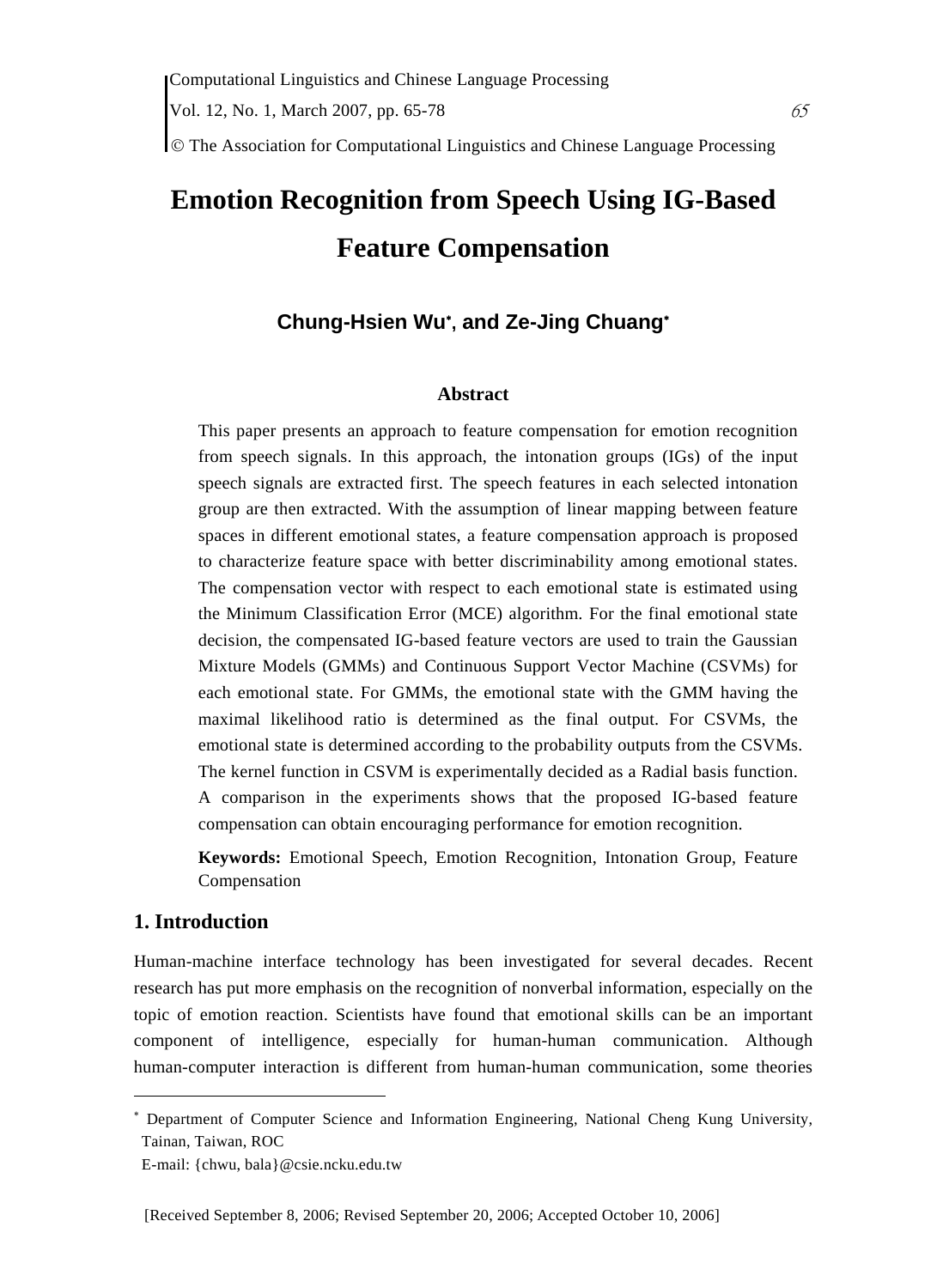have shown that human-computer interaction essentially follows the basics of human-human interaction [Reeves *et al*. 1996; Picard 1997; Cowie *et al*. 2001]. Scientists have found that emotion technology can be an important component in artificial intelligence, especially for human-human communication [Salovey *et al*. 1990]. Although the human-computer interaction is different from human-human communication, some theories show that human-computer interaction basically follows the fundamental forms of human-human interaction [Reeves *et al*. 1996]. In this study, an emotion recognition approach from speech signals is proposed. This method consists of the definition and extraction of intonation groups (IGs), IG-based feature extraction, and feature compensation.

 In past years, many researchers have paid attention to emotion recognition via speech signals. Several important recognition models have been applied to the emotion recognition task, such as Neural Network (NN) [Bhatti *et al*. 2004], Hidden Markov Model (HMM) [Inanoglu *et al*. 2005], Support Vector Machine (SVM) [Kwon *et al*. 2003; Chuang *et al*. 2004], and others [Subasic *et al*. 2001; Wu *et al*. 2006; Silva *et al*. 2000]. Besides the generally used prosodic and acoustic features, some special features are also applied for this task, such as TEO-based features [Rahurkar *et al*. 2003]. Although lots of features and recognition models have been tested in these works, large overlaps between the feature spaces for different emotional states is rarely considered. Besides, the pre-trained emotion recognition model is highly speaker-dependent [Chuang *et al.* 2004; Wu *et al*. 2004].

To solve the above questions, this paper proposes an approach to emotion recognition based on feature compensation. The block diagram of the approach is shown in Figure 1. The feature extraction process is shared by the training and testing phase and is divided into two steps: intonation group (IG) identification and IG-based feature extraction. In order to identify the most significant segment, the intonation groups (IGs) of the input speech signals are first extracted. Following the feature extraction process [Deng *et al*. 2003], the prosodic feature sets are estimated for the IG segments. Then, in training phase, the extracted feature vectors are applied for compensation vector estimation. All the feature vectors compensated by compensation vectors are modeled by a Gaussian Mixture Model (GMM). Finally, the minimum classification error (MCE) training method [Wu *et al*. 2002] iteratively estimates all the model parameters. As a comparison, the compensated vectors are also used to train the Continuous Support Vector Machine (CSVM) model. In the testing phase, the extracted feature vectors are directly compensated using the compensation vectors. Then, the final emotional state is decided using the CSVM model.

The rest of the paper is organized as follows. Section 2 describes the definition of Intonation Group and the extraction of the prosodic features. Then the feature compensation technique and MCE training is provided in Section 3. The model description of CSVM is shown in Section 4. Finally, experimental results and conclusions are drawn in Section 5 and 6,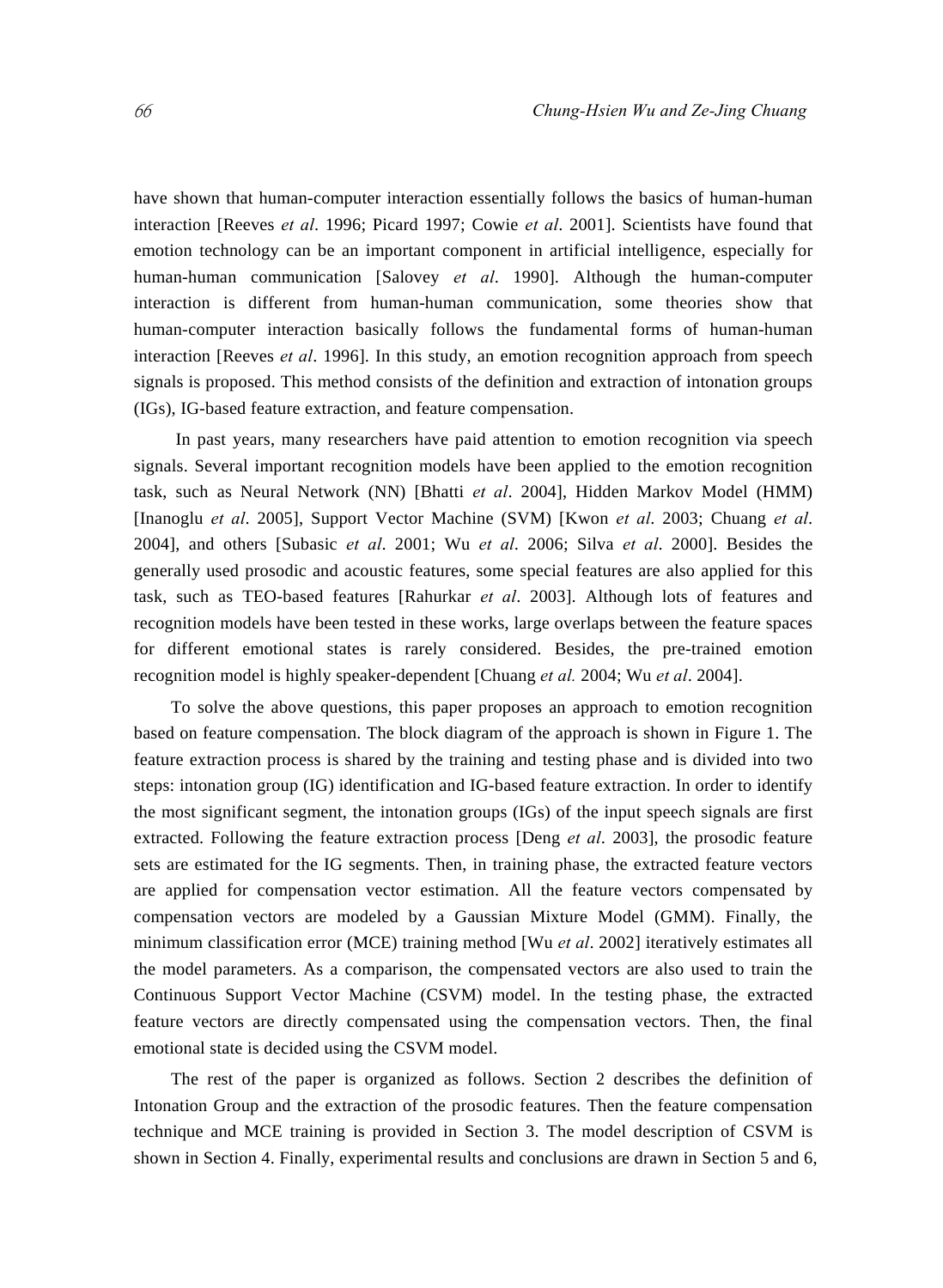



*Figure 1. Block diagram of the proposed emotion recognition approach*

# **2. IG-Based Feature Extraction**

# **2.1 Intonation Group Extraction**

The intonation group, also known as breath-groups, tone-groups, or intonation phrases, is usually defined as the segment of an utterance between two pauses.



*Figure 2. An illustration of the definition and extraction of Intonation Groups. Four IGs are extracted from the smoothed pitch contour (the gray-thick line), but only three IGs (the first, second, and forth IGs) are selected for feature extraction*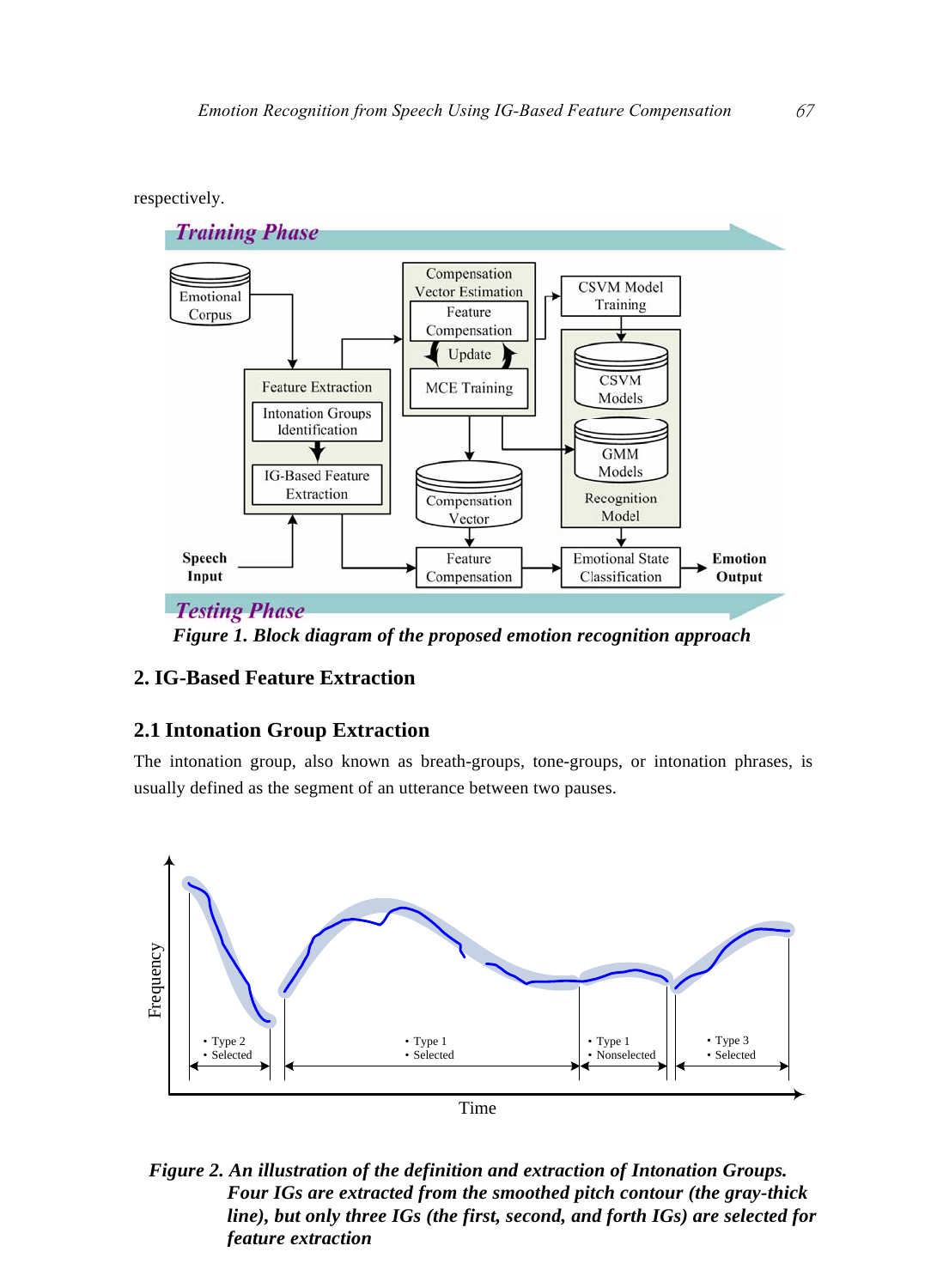As shown in Figure 2, the intonation group is identified by analyzing the smoothed pitch contour (the gray-thick line in Figure 2). Three types of smoothed pitch contour patterns are defined as the intonation group:

- **Type 1**: a complete pitch segment that starts from the point of a pitch rise to the point of the next pitch rise,
- **Type 2**: a monotonically decreasing pitch segment,
- **Type 3**: a monotonically increasing pitch segment.

For all identified IG segments, only those IGs that match the following criterion are selected for feature extraction:

- the complete IGs with the largest pitch range or duration,
- the monotonically decreasing or increasing IGs with the largest pitch range or duration,
- the monotonically decreasing or increasing IGs at the start or end of a sentence.

In Figure 2, the numbers before the slash symbol indicate the type of IG, and the symbol S and NS indicate "Selected" and "Not-Selected" IGs, respectively. Although there are four IGs extracted, only three IGs are selected for feature extraction.

# **2.2 IG-Based Feature Extraction**

Emotional state can be characterized by many speech features, such as pitch, energy, or duration [Ververidis *et al*. 2005]. In this paper, the authors use the following 64 prosodic features as the input features for emotion recognition:

- Speaking rate and relative duration (2 values). The relative duration is normalized with respect to the length of the input sentence.
- Pause number and relative pause duration (2 values). The relative duration is normalized with respect to the length of intonation group. The same definition of relative position and relative duration are made in the following features.
- Mean and standard deviation of pitch, energy, zero-crossing-rate, and F1 values (8 values).
- Mean and standard deviation of jitter (for pitch) and shimmer (for energy) (4 values).
- Maximum and minimum of pitch, energy, zero-crossing-rate, and F1 values (8 values).
- Relative positions at which the maximal pitch, energy, zero-crossing-rate, and F1 value occur (4 values).
- Relative positions at which the minimal pitch, energy, zero-crossing-rate, and F1 value occur (4 values).
- Fourth-order Legendre parameters of pitch, energy, zero-crossing-rate, and F1 contours of the whole sentence (16 values).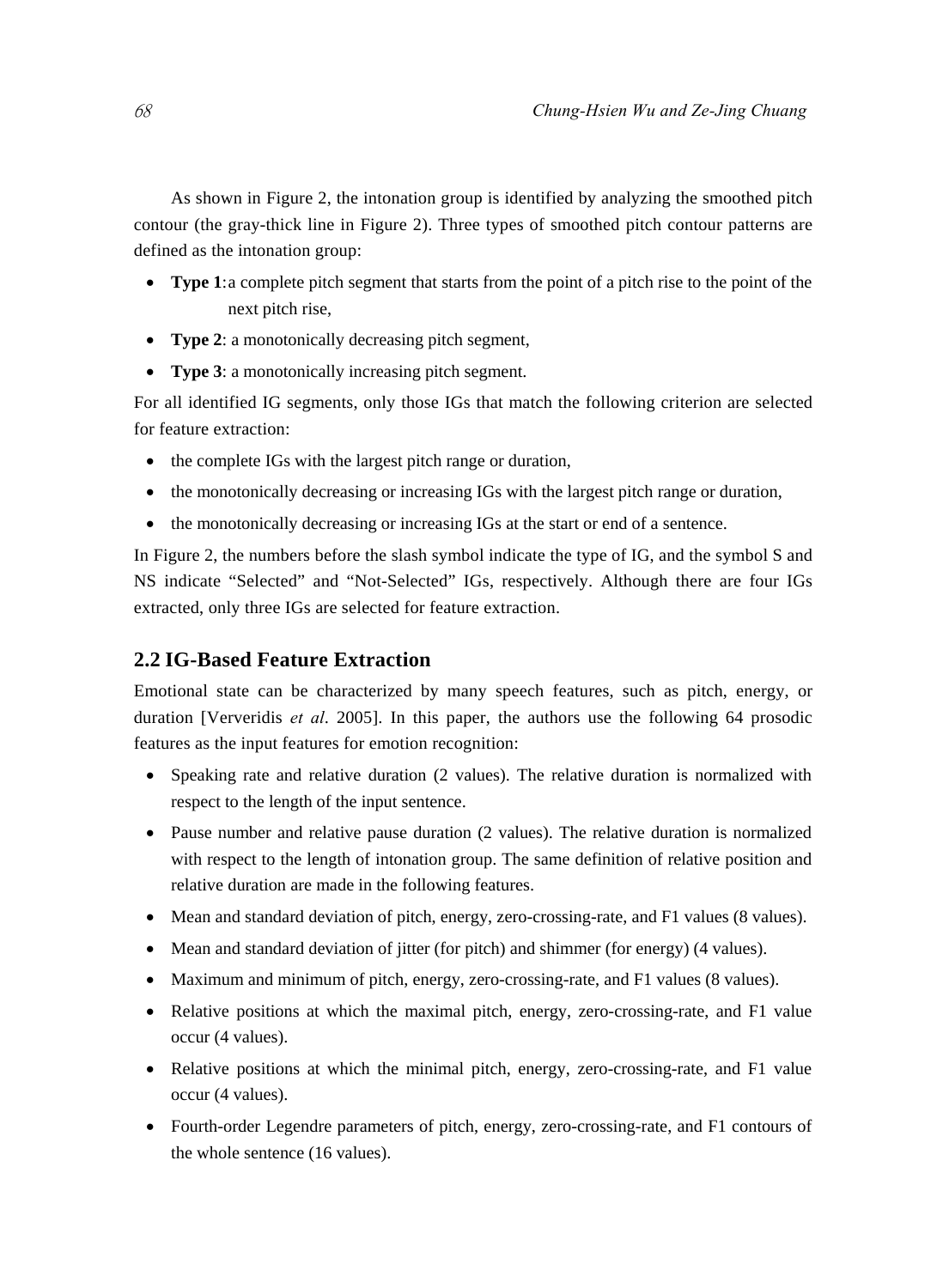• Fourth-order Legendre parameters of pitch, energy, zero-crossing-rate, and F1 contours inside the "significant segment," which is the segment during the positions of maximum and minimum values (16 values).

The definitions of jitter and shimmer are given in [Levity *et al*. 2001]. Jitter is a variation of individual cycle lengths in pitch-period measurement, while shimmer is the measure for energy values. The calculation of the jitter contour is shown as:

$$
J_i = \frac{\sum_{u=0}^{m} f_i - ug_u}{f_i}, \ g = \frac{1}{4} \{-1, 3, -3, 1\}, \tag{1}
$$

where variable  $f_i$  indicates the i-th pitch value. The mean and standard deviation of jitter are calculated by equations 2 and 3, respectively.

$$
J_{mean} = \frac{\sum_{i < J_{\theta}} J_{i}}{\frac{\#}{J_{i} < J_{\theta}} J_{i}},
$$
\n
$$
J_{dev} = \sqrt{\frac{\sum_{j < J_{\theta}} (J_{i} - J_{mean})^{2}}{\frac{\#}{J_{i} < J_{\theta}} J_{i}}}.
$$
\n
$$
(2)
$$

where variable  $J_{\theta}$  is a threshold of jitter used to avoid the outlier noise.

## **3. Compensation Vector Estimation Using MCE**

The goal of feature compensation is to move the feature space of an emotional state to a feature space, more discriminative to other emotional states. Given a sequence of training data  ${\bf X}^e = \left\{ x_n^e \right\}_{n=1}^N$ , where  $x_n^e$  indicates the *n*-th feature vector that belongs to emotional state  $E_e$ . The feature vector extracted for each intonation group contains the prosodic features mentioned above. With the assumption of linear mapping between feature spaces in different emotional states, the vector compensation function is defined as:

$$
\tilde{x}_n^{e \to f} = x_n^e + p \left( E_e \left| x_n^e \right| r_{e \to f} \right),\tag{3}
$$

where  $r_{e\rightarrow f}$  is a compensation vector of emotional state  $E_e$  with respect to the reference emotional state  $E_f$ . The conditional probability of the emotional state  $E_e$  given the input feature vector  $x_n^e$  is estimated as: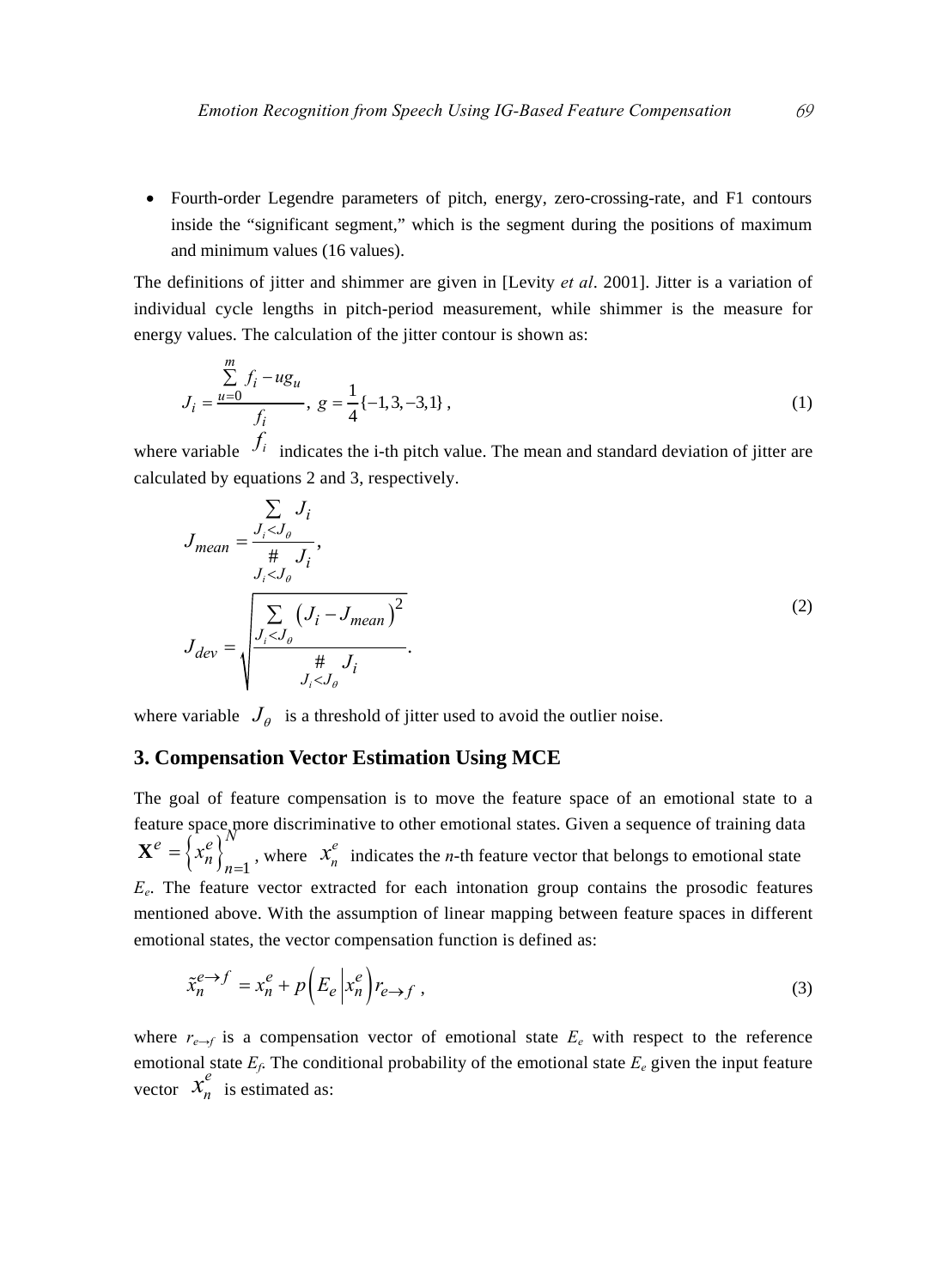$$
p(E_e|x_n^e) = \frac{p(x_n^e|E_e)p(E_e)}{\sum_{i} p(x_n^e|E_i)p(E_i)}.
$$
\n(4)

Minimum classification error (MCE) training based on the generalized probabilistic descent (GPD) method is applied in this study. The authors assume that the probability of a mapped feature vector  $\tilde{x}_n^e \to f$  given an emotional state  $E_c$  follows the distribution of a mixture of Gaussian density function:

$$
g_c\left(\tilde{x}_n^{e\to f}\right) = \sum_m w_m^c \cdot N\left(\tilde{x}_n^{e\to f}; \mu_m^c, \delta_m^c\right),\tag{5}
$$

where  $N \left( \cdot ; \mu_m^c, \delta_m^c \right)$  denotes the normal distribution with mean  $\mu_m^c$ , and diagonal covariance matrix  $\delta_m^c$ , and  $w_m^c$  is the mixture weight. To estimate the mapping coefficients and GMM parameters jointly by MCE training, the misclassification measure is defined as:

$$
D_e \equiv D(\mathbf{X}_e) = -g_e(\mathbf{X}_e) + \frac{1}{\eta} \log \left[ \frac{1}{\mathbf{C} - 1} \sum_{c \neq e} \exp \left( \eta \cdot g_c(\mathbf{X}_e) \right) \right],\tag{6}
$$

where  $X_e$  denotes a set of data compensated from the emotional state  $E_e$ ,  ${\bf X}_e = \left\{ {\tilde x_n^e \to f } \right\}_{f \neq e}$ , **C** is the number of emotional state, and  $\eta$  is a penalty factor. The function  $g_c(\mathbf{X}_e)$  is the average likelihood estimated by the GMM of the emotional state  $\mathbf{E}_c$ given **X***e*. Based on the GPD iterative theory, the parameters will approximate the global optimization using the iterative equation:

$$
\Theta_{t+1} = \Theta_t - \varepsilon \cdot \nabla l \tag{7}
$$

The loss function is defined as a sigmoid function of misclassification measure. And the gradient of loss function ∇*l* is the partial differential to the updated parameter. Using chain rule, the gradient of loss function can be divided into three components. The first component can be derived to a closed form  $\left( a \cdot l_e \cdot (1 - l_e) \right)$ , and the second component is assumed as:

$$
\frac{\partial D_e}{\partial g_c} = \begin{cases} -1, & e = c \\ 1, & e \neq c \end{cases} \tag{8}
$$

Since there are four different parameters needing to be updated, the last component of the gradient with respect to each parameter is obtained as:

$$
\frac{\partial g_e}{\partial r_{e\to f}} = -\mathbf{A} \sum \sum n \frac{m}{m} \left[ \frac{w_m^e \left( \tilde{x}_n^{e\to f} - \mu_m^e \right) p \left( E_e \mid x_n^e \right)}{\left( \delta_n^e \right)^2} N \left( x_n^e; \mu_m^e, \delta_n^e \right) \right], \quad (9)
$$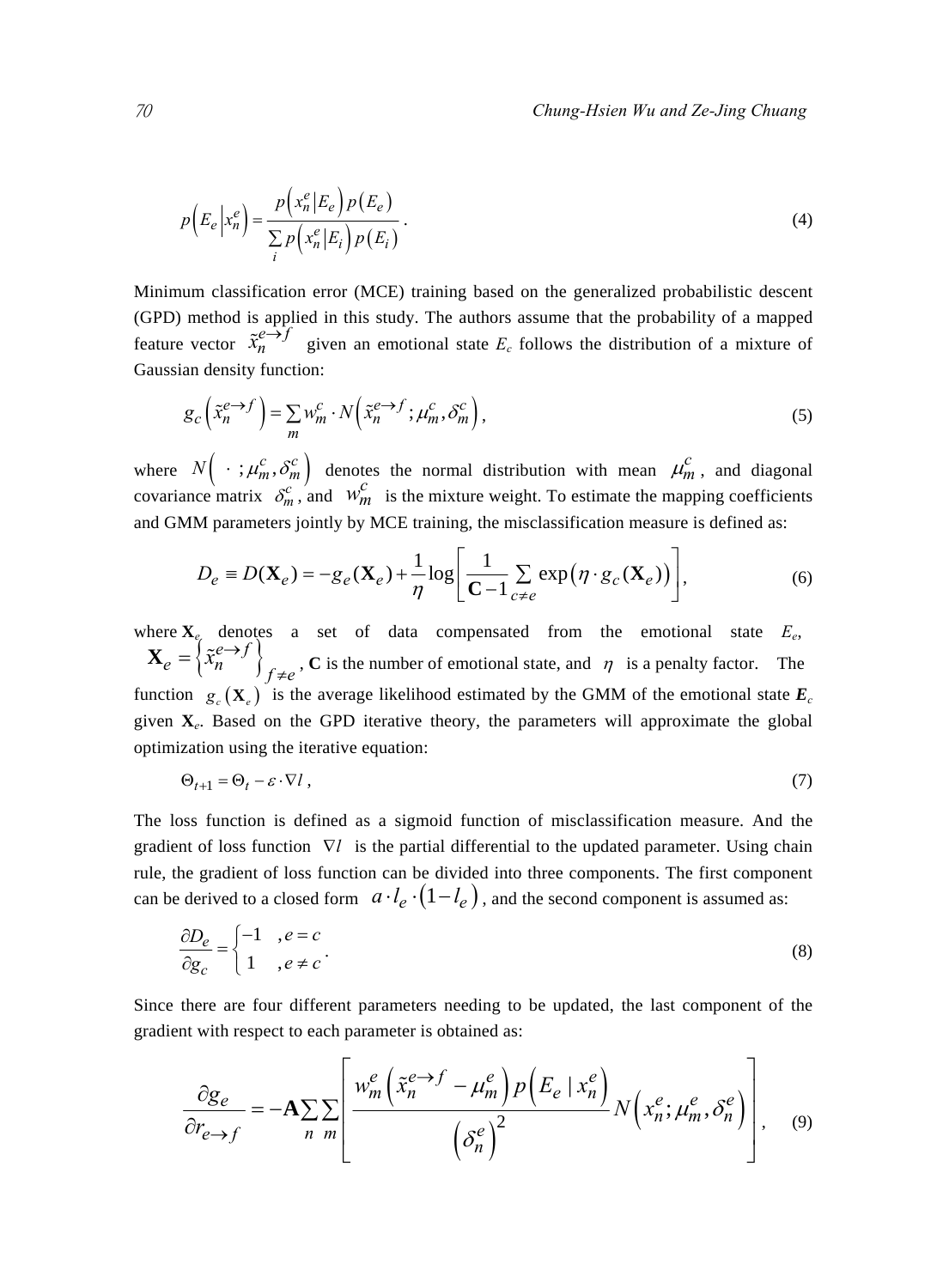$$
\frac{\partial g_e}{\partial w_m^e} = \mathbf{A} \sum_n \sum_n \mathbf{B} ,
$$
\n(10)

$$
\frac{\partial g_e}{\partial \mu_m^e} = \mathbf{A} \sum_n \sum_r \left[ w_m^e \left( \tilde{x}_n^{e \to f} - \mu_m^e \right) \left( \delta_m^e \right)^{-2} \mathbf{B} \right],\tag{11}
$$

$$
\frac{\partial g_e}{\partial \delta_m^e} = \mathbf{A} \sum_n \sum_e \left[ w_m^e \left( \left( \tilde{x}_n^{e \to f} - \mu_m^e \right)^2 - \left( v_m^e \right)^2 \right) \left( v_m^e \right)^{-3} \mathbf{B} \right].
$$
 (12)

where

$$
\mathbf{A} = \frac{1}{\mathbf{N}(\mathbf{C} - 1)} , \quad \mathbf{B} = N \Big( \tilde{x}_n^{e \to f} ; \mu_m^e, \delta_m^e \Big)
$$

Given an input feature vector *y*, the recognized emotional state  $E_e^*$  is determined according to the following equation:

$$
E_e^* = \arg \max_e \left[ \frac{\sum_{i \neq e} g_e \left( y + p \left( E_e | y \right) r_{e \to i} \right)}{\sum_{j \neq e} g_j \left( y + p \left( E_j | y \right) r_{j \to e} \right)} \right].
$$
\n(13)

# **4. Emotion recognition using CSVM models**



*Figure 3. An illustration of SVM. The vectors on the margins are the so-called "Support Vectors"*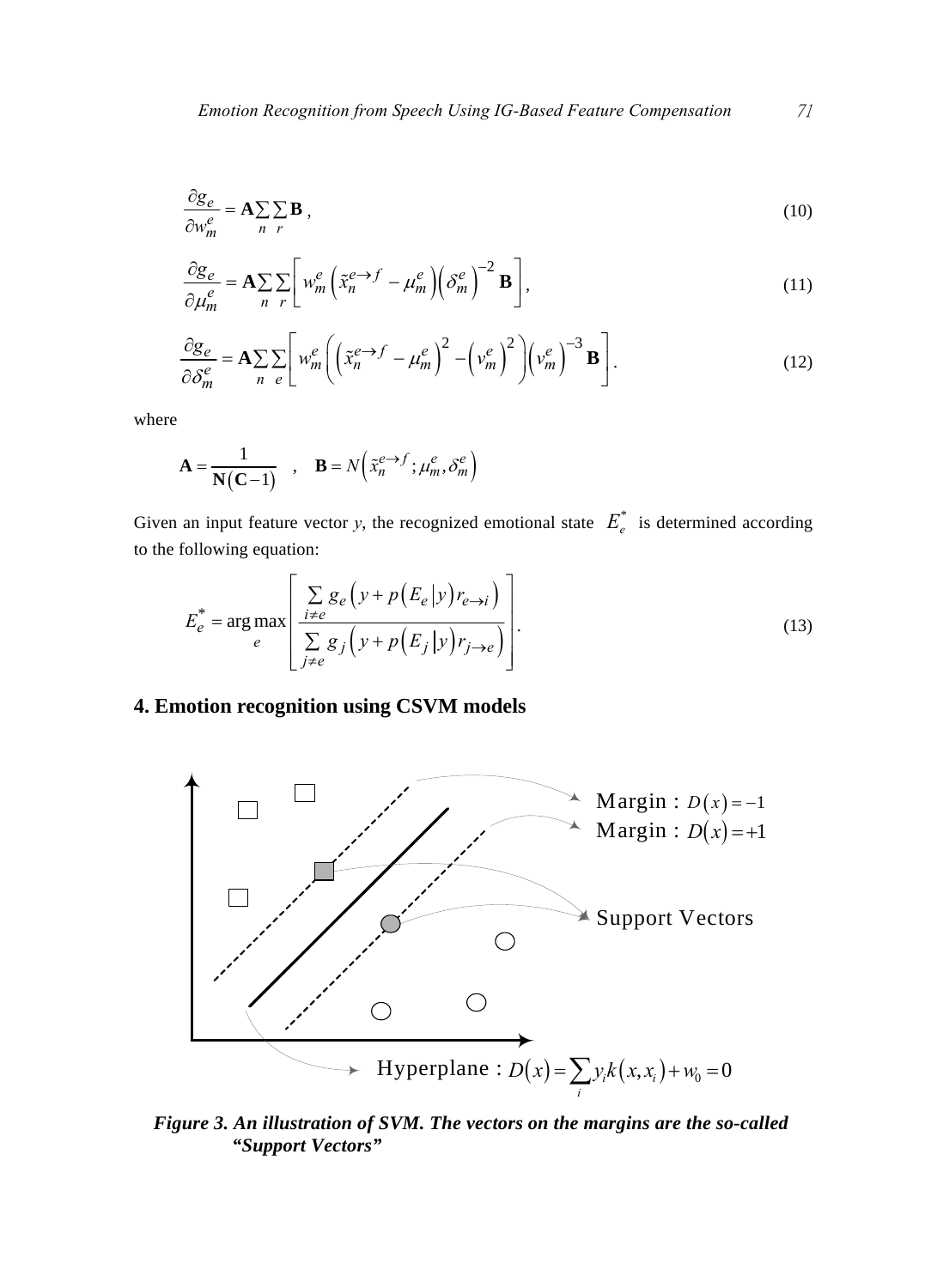The SVM has been widely applied in many research areas, such as data mining, pattern recognition, linear regression, and data clustering. Given a set of data belonging to two classes, the basic idea of SVM is to find a hyperplane that can completely distinguish two different classes. The illustration of SVM model is shown in Figure 3. The hyperplane is decided by the maximal margin of two classes, and the samples that lie in the margin are called "support vectors." The equation of the hyperplane is described as:

$$
D(x) = \sum_{i=1}^{N} y_i k(x \cdot x_i) + w_0,
$$
\n(14)

where  $k(x \cdot x_i)$  is kernel function. Traditional SVMs can construct a hard decision boundary with no probability output. In this study, SVMs with continuous probability output are proposed. Given the test sample *x'*, the probability that *x'* belongs to class *c* is  $P(class_c|x')$ . This value is estimated based on the following factors:

• the distance between the test input and the hyperplane,

$$
R = \frac{D(x')/||w||}{1/||w||} = D(x') \quad ; \tag{15}
$$

• the distance from the class centroid to the hyperplane,

$$
R' = \frac{R}{D(\overline{x})} = \frac{D(x')}{D(\overline{x})} \quad ; \tag{16}
$$

where  $\bar{x}$  is the centroid of the training data in a class;

 $\bullet$  the classification confidence of the class  $P_c$ , which is defined as the ratio of correctly recognized sentences number to the total sentence number.

Finally, the output probability is defined as follows, in accordance with the above factors:

$$
P\left(class_c | x'\right) = \frac{P_c}{1 + \exp\left(1 - R'\right)} = \frac{P_c}{1 + \exp\left(1 - \frac{D(x')}{D(\bar{x})}\right)}\tag{17}
$$

The CSVM model with the highest probability determines the emotion output.

## **5. Experimental Results**

In this experiment four kinds of emotional states: Neutral, Happy, Angry, and Sad were adopted. The emotional speech corpus was collected in an 8 KHz sampling rate and a 16-bit resolution. 40 sentences for each emotional state were recorded by 8 volunteers.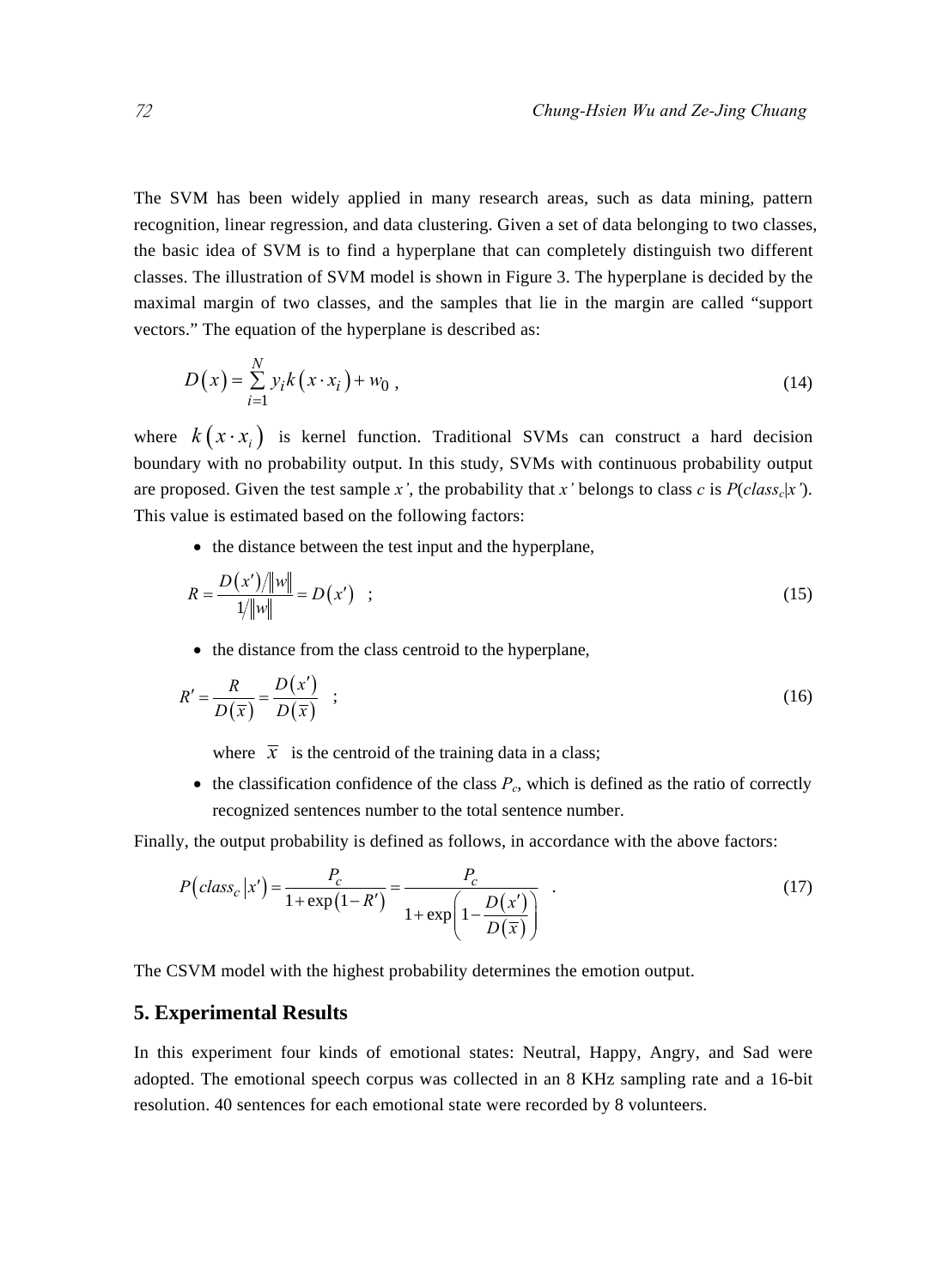In addition to the proposed prosodic features, the researchers also evaluated the recognition rate for Mel-Frequency Cepstrum Coefficient (MFCC) features, which are generally used in a speech recognition task. Both GMMs and CSVMs are applied in the experiments to compare with the baseline system, which is a GMM emotion recognition system without any preprocessing before feature extraction.

## **5.1 Mixture Number Determination of GMM**

The number of mixtures in the GMM is first determined for each emotional state. Assuming that the number of mixtures is greater than 3, the average likelihood of all training data given the GMM with different mixture number is calculated. Figure 4 shows the plot of GMM likelihoods using both prosodic and MFCC features. Accordingly, the numbers of mixtures using prosodic features is set to 6, 5, 12, and 9 for neutral, angry, happy, and sad emotion, respectively. To evaluate MFCC features, the number of mixtures was also evaluated using the same method. The contours of the likelihood using MFCC features is shown in the lower part of Figure 4, and the mixture numbers for neutral, angry, happy, and sad emotions are set to 13, 11, 18, and 20, respectively.



*Figure 4. Likelihood contours of GMMs with increasing mixture number. The upper part is the plot using prosodic features, and the lower part is the plot using MFCC features*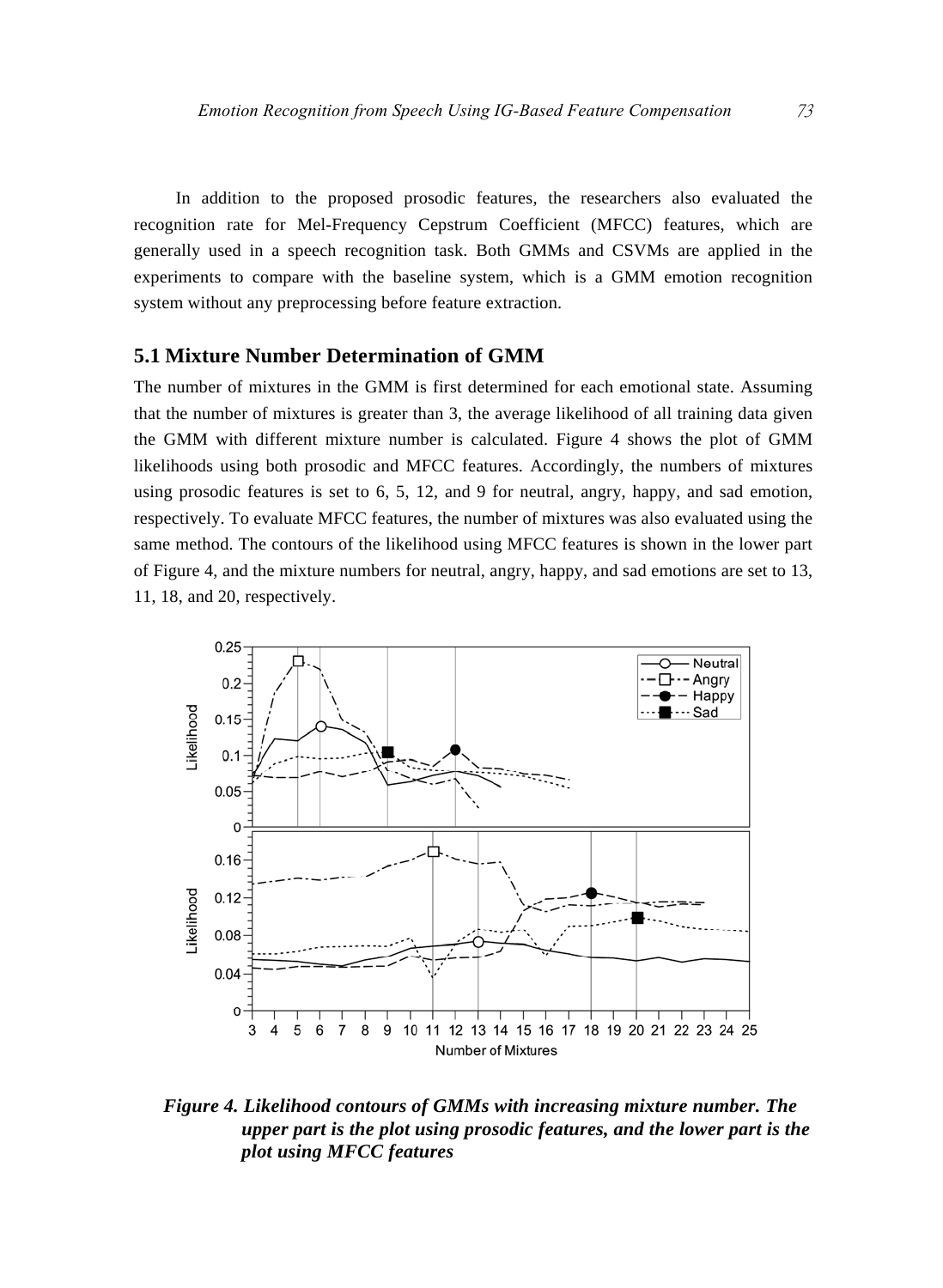## **5.2 Experiments on SVM Kernel Function**

The kernel function defined in CSVM model is used to transfer a vector in original vector space to a new space with higher dimension. There are several popularly used kernel functions:

• Simple dot

$$
k(x, y) = x \cdot y \tag{18}
$$

• Vovk's polynomial

$$
k(x, y) = (x \cdot y + 1)^p \tag{19}
$$

• Radial basis function

$$
k(x, y) = \exp(-\|x - y\|^2 / 2\delta^2)
$$
 (20)

• Sigmoid kernel

$$
k(x, y) = \tanh(k(x, y) - \Theta)
$$
\n(21)

In order to select the most appropriate kernel function, a primary test of emotion recognition using CSVM model with different kernel functions was applied. The primary test used both prosodic and MFCC features with feature compensation and intonation group. The result of emotion recognition is shown in Table 1. It is obvious that the Radial basis function is the most suitable kernel function for this test.

|                              | <b>Prosodic Feature</b> | <b>MFCC</b> |
|------------------------------|-------------------------|-------------|
| Simple dot                   | 59.00%                  | 63.48%      |
| Vovk's polynomial            | 60.83%                  | 90.12%      |
| <b>Radial basis function</b> | 80.72%                  | 95.12%      |
| <b>Sigmoid kernel</b>        | 73.50%                  | 81.46%      |

*Table 1. The primary test for different kernel functions.* 

## **5.3 Experiments on Emotion Recognition using GMM**

Table 2 shows the results for emotion recognition using GMM, including the proposed approach and the baseline system. In the first column, the abbreviations **FC**, **In**, **OO**, and **OC** indicate the methods using feature compensation, the results from **In**side, **O**utside-**O**pen, and **O**utside-**C**losed tests, respectively. The first row in Table 2 shows four kinds of speech features from left to right: frame-based prosodic feature, frame-based MFCC feature, IG-based prosodic feature, and IG-based MFCC feature.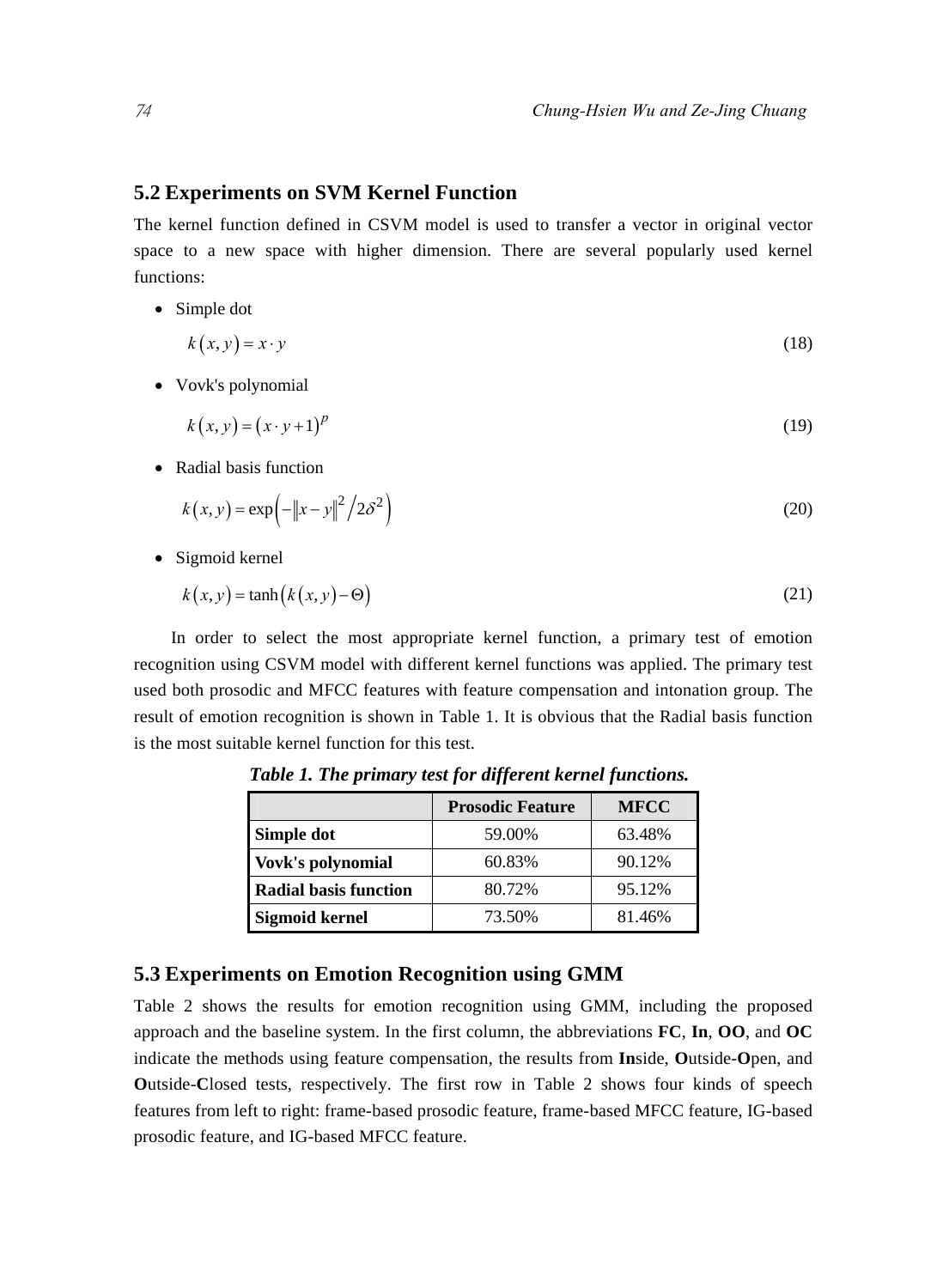*Table 2. Emotion recognition results using GMMs. The abbreviation FC indicates the method using Feature Compensation. The abbreviation In, OO, and OC indicate the results from Inside, Outside-Open, and Outside-Closed tests, respectively* 

|                 | <b>Prosodic Feature</b> | <b>MFCC</b> | <b>Prosodic Feature+IG</b> | MFCC+IG |
|-----------------|-------------------------|-------------|----------------------------|---------|
| Without FC (In) | 74.33%                  | 99.96%      | 76.32%                     | 99.24%  |
| Without FC (OO) | 49.78%                  | 35.15%      | 51.07%                     | 35.01%  |
| Without FC (OC) | 55.95%                  | 37.22%      | 59.90%                     | 42.13%  |
| With FC (In)    | 80.72%                  | 95.12%      | 83.94%                     | 91.32%  |
| With $FC(OO)$   | 55.19%                  | 41.27%      | 60.13%                     | 49.10%  |
| With FC (OC)    | 61.03%                  | 41.03%      | 67.52%                     | 52.86%  |

Although MFCC feature outperformed prosodic features in the inside test, prosodic features achieved better performance in both outside-open and outside-closed tests. The reason for this result is that the MFCC features contain a considerable amount of information from the speech content and the speaker. Emotional state modeling using MFCC features is highly related to speech content and speaker. Therefore, the GMM model can better classify the emotional states of the trained MFCC features, but cannot well characterize the unseen features in the outside test. In the proposed approach, MFCC features retain their higher recognition rate in the inside test, and the prosodic features obtain the best overall performance. From the above experiments, an increase in recognition rate for the approaches with IG-based feature extraction is about 5% to 10% compared to those without IG-based feature extraction. Furthermore, an improvement of 10% in recognition rate for the approaches with feature compensation is obtained compared to those without feature compensation.

|                 | <b>Prosodic Feature</b> | <b>MFCC</b> | <b>Prosodic Feature+IG</b> | MFCC+IG |
|-----------------|-------------------------|-------------|----------------------------|---------|
| Without FC (In) | 78.23%                  | 98.12%      | 81.19%                     | 99.15%  |
| Without FC (OO) | 50.83%                  | 32.76%      | 53.79%                     | 34.91%  |
| Without FC (OC) | 58.10%                  | 38.48%      | 60.94%                     | 40.33%  |
| With $FC (In)$  | 83.10%                  | 92.71%      | 86.08%                     | 91.73%  |
| With $FC(OO)$   | 57.36%                  | 40.08%      | 62.12%                     | 47.60%  |
| With $FC (OC)$  | 62.55%                  | 41.98%      | 68.00%                     | 53.25%  |

**5.4 Experiments on Emotion Recognition using CSVM** 

*Table 3. Emotion recognition results using CSVMs.* 

Table 3 shows the results for emotion recognition using CSVM. General speaking, the results of emotion recognition using CSVM are similar to the results using GMM. The proposed feature extraction method, IG-based prosodic feature with feature compensation, obtains the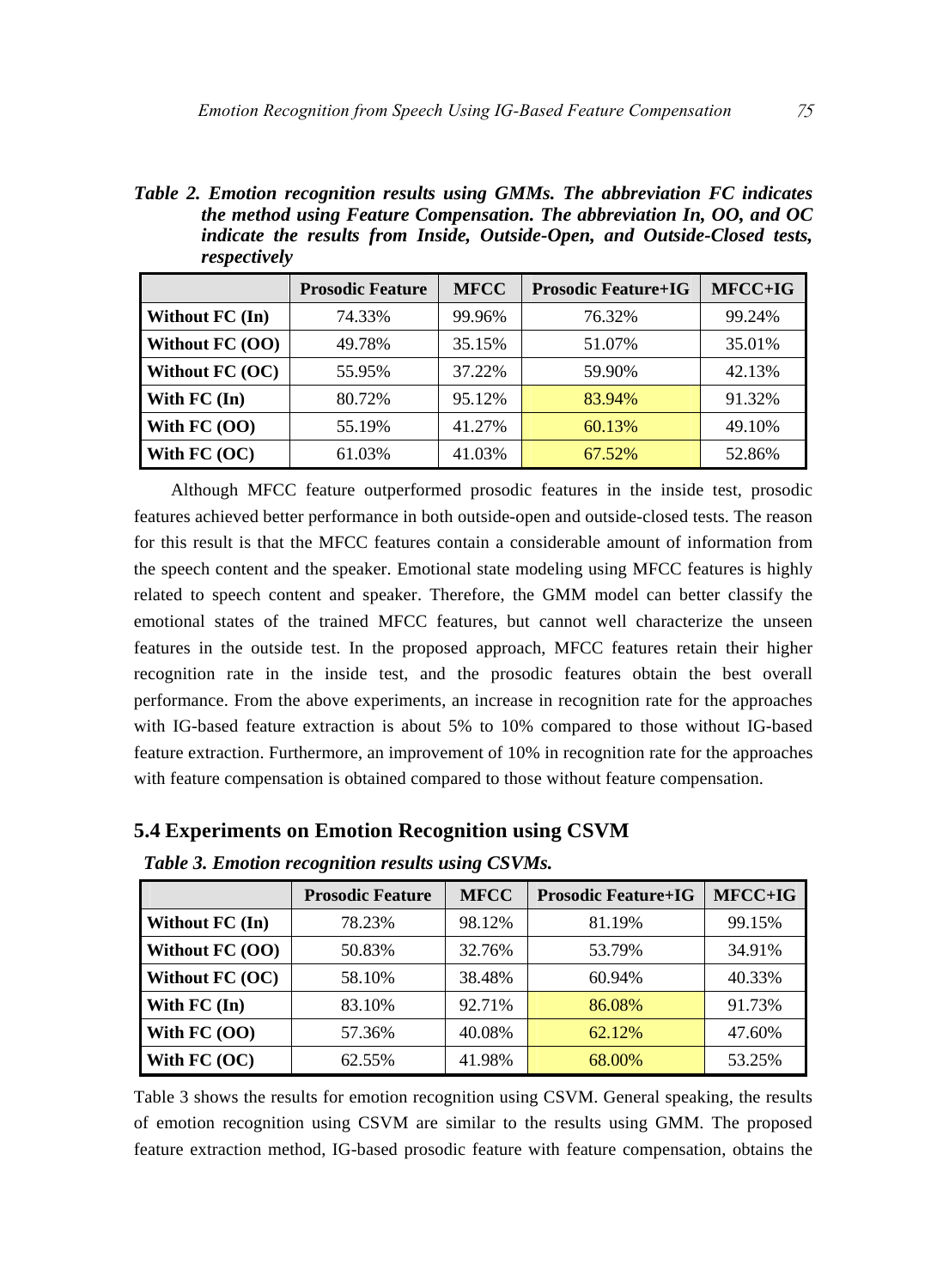best overall performance. As seen in the result shown in Table 2, the MFCC feature attains a better recognition rate than the prosodic feature in the inside test, but worse in the outside test. The difference between using CSVM and GMM is the suitability of CSVM in a data sparse situation. Since CSVM constructs the classification hyperplane using only few support vectors, it attains better classification results than other classification methods when the training corpus is insufficient. In the proposed method, the MFCC feature is extracted frame by frame, while the prosodic feature is extracted by a single sentence or IG segment. It is obvious that, under the same number of training corpora, the number of MFCC features is larger than the number of prosodic features. Accordingly, with the prosodic features, most results using CSVM are better than that using GMM.

### **6. Conclusion**

In this paper, an approach to emotion recognition from speech signals is proposed. In order to obtain crucial features, the IG-based feature extraction method is used. After feature extraction, the feature vector compensation approach and MCE training method are applied to increase the discriminability among emotional states. The experiments show that it is useful to integrate IG-based feature extraction and feature compensation to emotion recognition. The result of emotion recognition using the proposed approaches with GMM is 83.94% for an inside test and 60.13% for an outside-open test, and the result with CSVM is 86.08% for an inside and 62.12% for an outside-open test. This result shows that the CSVM classification model is more suitable than GMM when performing the emotion recognition task. The authors also demonstrate that the prosodic feature is more suitable for emotion recognition than the acoustic MFCC features in speaker-independent task.

The future work of this research is to improve the recognition accuracy for outside data. Though the feature compensation is useful for emotion recognition, the compensation vector is still speaker-dependent. An adaptation method will be useful to adapt compensation vectors for emotional speech with different speaking styles.

## **References**

- Bhatti, M.W., Y. Wang, and L. Guan, "A neural network approach for human emotion recognition in speech," In *Proceedings of the 2004 IEEE International Symposium on Circuits and Systems*, Vancouver, Canada, pp. 1811-1184.
- Chuang, Z.J., and C.H. Wu, "Multi-Modal Emotion Recognition from Speech and Text," *International Journal of Computational Linguistics and Chinese Language Processing*, 9(2), 2004, pp. 45-62.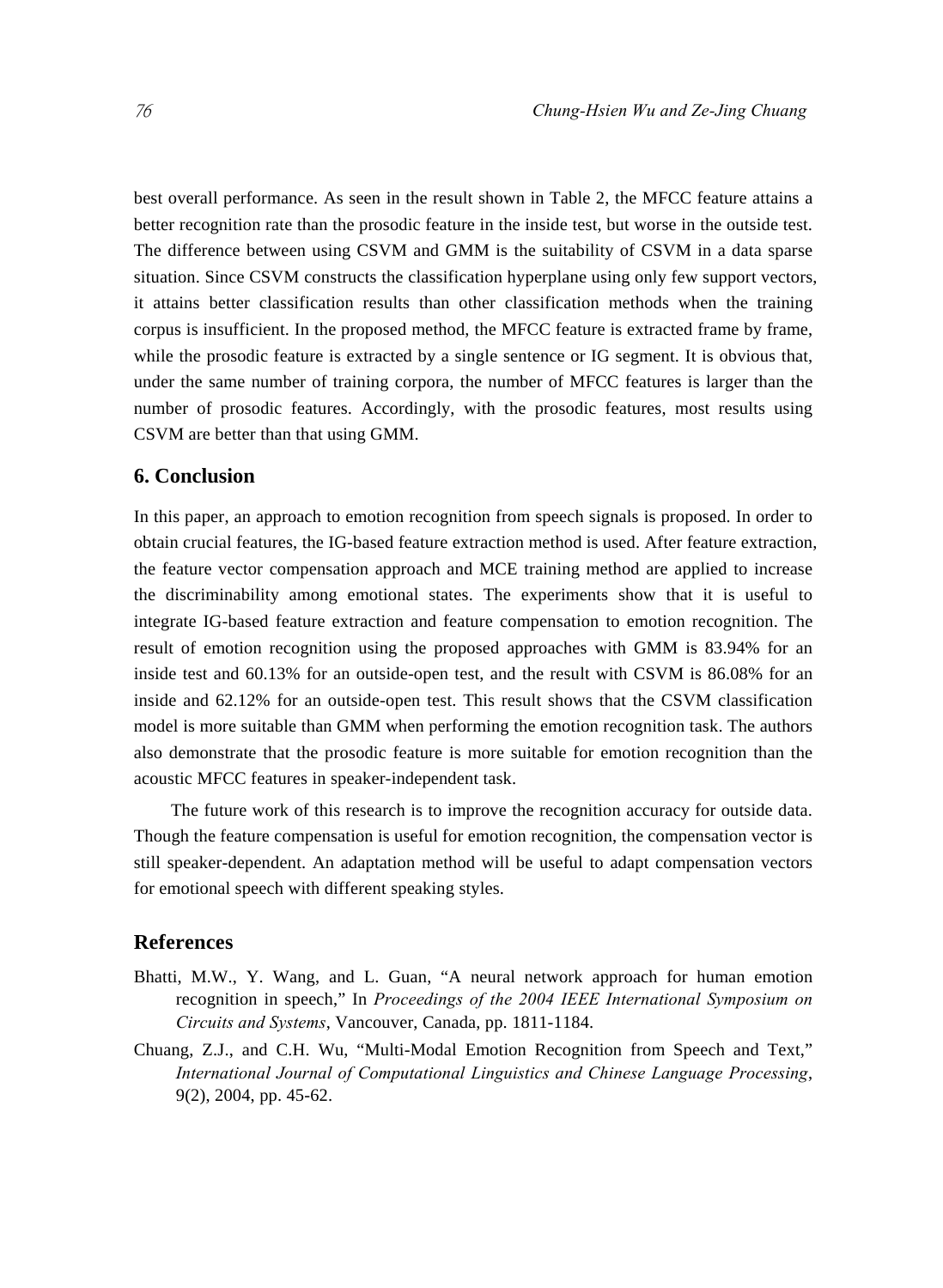- Chuang, Z.J., and C.H. Wu, "Emotion Recognition using Acoustic Features and Textual Content," In *Proceedings of the 2004 IEEE International Conference on Multimedia and Expo*, 2004, Taipei, Taiwan, pp. 53-56.
- Cowie, R., E. Douglas-Cowie, N. Tsapatsoulis, G. Votsis, S. Kollias, W. Fellenz, and J.G. Taylor, "Emotion recognition in human-computer interaction," *IEEE Signal Processing Magazine*, 18(1), 2001, pp. 32-80.
- Deng, L., J. Droppo, and A. Acero, "Recursive estimation of nonstationary noise using iterative stochastic approximation for robust speech recognition," *IEEE Transactions on Speech and Audio*, 11(6), 2003, pp. 568-580.
- Inanoglu, Z., and R. Caneel, "Emotive alert: HMM-based emotion detection in voicemail messages," In *Proceedings of IEEE Intelligent User Interfaces*, 2005, San Diego, California, USA, pp. 251-253.
- Kwon, O.W., K. Chan, J. Hao, and T.W. Lee, "Emotion Recognition by Speech Signals," In *Proceedings of the 8th European Conference on Speech Communication and Technology*, 2003, Geneva, Switzerland, pp. 125-128.
- Levity, M., R. Huberz, A. Batlinery, and E. Noeth, "Use of prosodic speech characteristics for automated detection of alcohol intoxication," In *Proceedings of the Workshop on Prosody and Speech Recognition 2001*, Red Bank, NJ, pp. 19-22.
- Picard , R.W., *Affective Computing*, Cambridge, MA: MIT Press, 1997.
- Rahurkar, M.A., and J.H.L. Hansen, "Frequency Distribution Based Weighted Sub-Band Approach for Classification of Emotional/Stressful Content in Speech," In *Proceedings of 8th European Conference on Speech Communication and Technology*, 2003, Geneva, Switzerland, pp. 721-724.
- Reeves, B., and C. Nass, *The Media Equation: How People Treat Computers, Television, and New Media Like Real People and Places*, University of Chicago Press, 1996.
- Reeves, B., and C. Nass, *The Media Equation*, Center for the Study of Language and Information, 1996.
- Salovey, P., and J. Mayer, "Emotional Intelligence," *Imagination, Cognition and Personality*," 9(3), 1990, pp. 185-211.
- Silva, L.C.D., and P.C. Ng, "Bimodal Emotion Recognition," In *Proceedings of the Fourth IEEE International Conference on Automatic Face and Gesture Recognition*, 2000, Grenoble, France, pp. 332-335.
- Subasic, P., and A. Huettner, "Affect Analysis of Text Using Fussy Semantic Typing," *IEEE Transactions on Fussy System*, 9(4), 2001, pp. 483-496.
- Ververidis, D., C. Kotropoulos, and I. Pitas, "Automatic emotional speech classification," In *Proceedings of IEEE International Conference on Acoustics, Speech, and Signal Processing*, 2005, Montreal, Montreal, Canada, pp. 593-596.
- Wu, J., and Q. Huo, "An environment compensated minimum classification error training approach and its evaluation on aurora2 database," In *Proceedings of 7th International Conference on Spoken Language*, 2002, Denver, Colorado, USA, pp. 453-456.